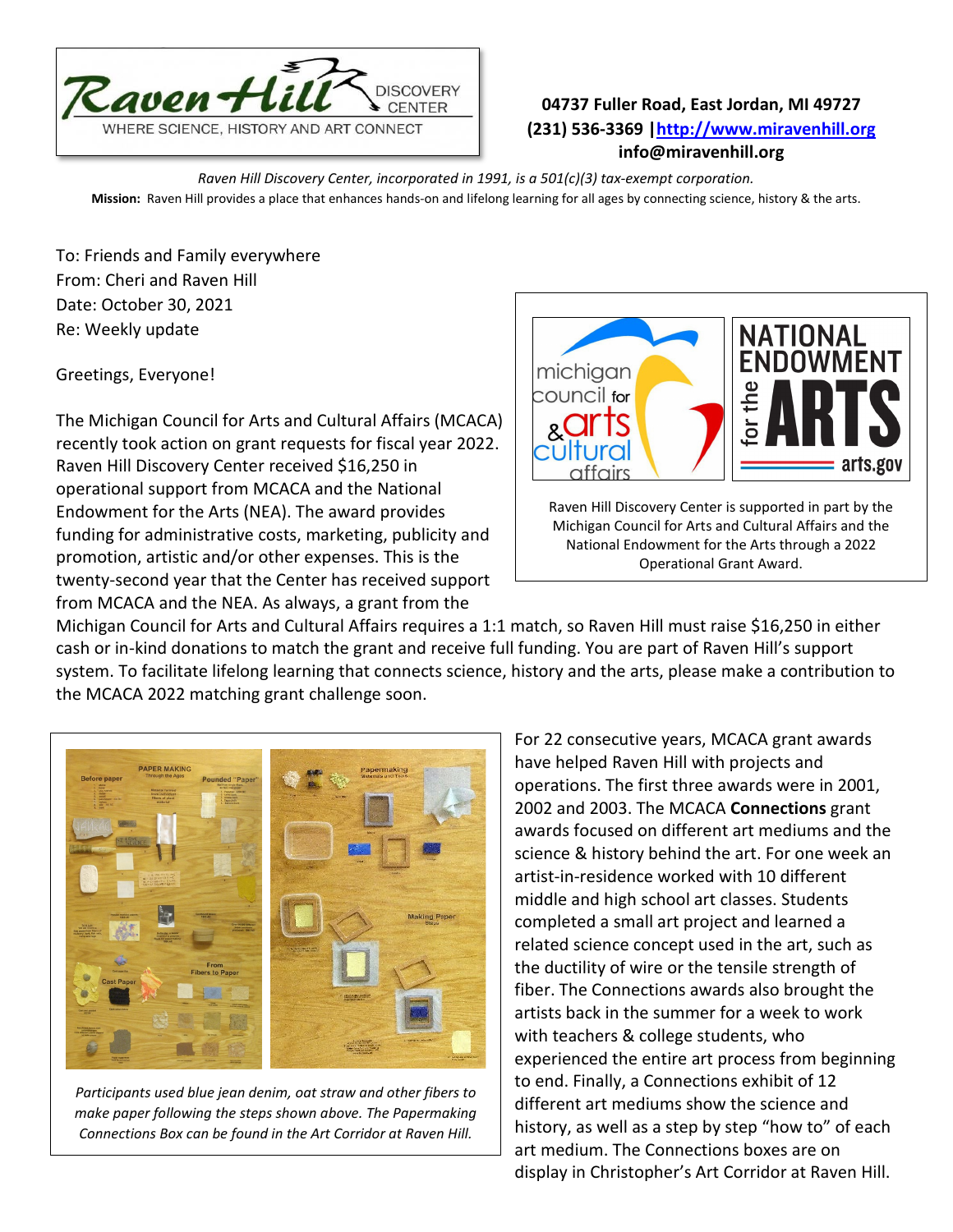In 2004, 2007 and 2011, the MCACA grant awards allowed Center to develop an outdoor walkway called **Exploring Beyond Jurassic Park.** The path features the Earth's geologic history from the time our solar system was formed through modern man. Jurassic Park contains real rocks, trees and fossils, as well as sculptures of extinct species. Textural signs and more sculptures were added in 2007 and the coral reef was installed in 2011.

The MCACA grant awards of 2005 and 2006 brought artists-in-residence back to work with teachers and students. **Art Across the Ages (AAA)** and **Ancient Techniques and Technologies (ATT)** allowed everyone an opportunity to experience how art and science were done in the past. Participants built and fired Greek and Roman style kilns; designed and created indigo bandanas; made paper and other art objects. They made copper tools and used them to drill holes in sandstone, just as the Egyptians did, when shaping the blocks and building the pyramids.

The **Treehouse** was the focus of the 2008 MCACA award. It was inspired by Richard Louv's book, Last Child in the Woods, a book documenting the decreased exposure of children to nature. What better way to get children into the woods than to build a treehouse and combat nature-deficit disorder?

In 2009, Raven Hill received funding from MCACA to build the **Earth Tones Music Garden**. Musician Tom Kaufmann created tuned musical instruments from wood, metal and stone for the music garden. It is a favorite first stop outside for visitors.

**Art and Architecture** was Raven Hill's 2010 MCACA award. Artists of all ages were invited to build miniature houses as examples of different architectural styles. The group of houses became known as Smallville. There is an Earl Young mushroom house; stained glass house, Copper Harbor lighthouse, Smurf house and more. For many years, the houses were displayed outside along the parking lot, but weather was taking its toll on the houses, so they are now on display in the front entryway of the Center.

In 2012, **Blurred Boundaries** explored the idea that history is often preserved as art. Professional and student artists participated in creating sculptures for the Center's Ancient World. The sphinx, pyramid and Roman arch were designed and built by professional artists. Over 175 mini-sculptures were submitted by middle school students, with three—stone throne, twin towers and sleeping bear—being chosen by a jury and recreated as full-size sculptures by Dave Wilson of Northern Monument & Laser Engraving.

Since 2013, the MCACA grant awards have focused on operations, rather than projects, although some of the funding each year is used for exhibits and programs. In 2014-15, MCACA funds helped with the **Evolving Technology (ET) Building**. In 2018, the Smithsonian **Water/Ways** exhibit was supported in part by MCACA and the NEA. In 2019, with help from MCACA, Raven Hill installed the **Steppes** as a better approach to the Center, making the Fiber Studio and Picnic

Pavilion more accessible. In 2020 and 2021, MCACA & NEA funds supported the Center during COVID, as well as helping with the *Labor Days History of Work* exhibit and the **Connections Trail**. Who knows what Raven Hill can accomplish with financial assistance from the 2022 MCACA award and donor matches!



*Bill Allen welded a six foot Pteranodon for Jurassic Park.* 



*Bead making was popular part of Art Across the Ages in 2005.*



*Student art adorns some of the Treehouse panels.*



*The lithophone in the Music Garden is made from granite counter top.*



*Earl Young Mushroom House is part of Smallville (population 451)*



*The Stone Throne is great fun, no matter how you approach it!*